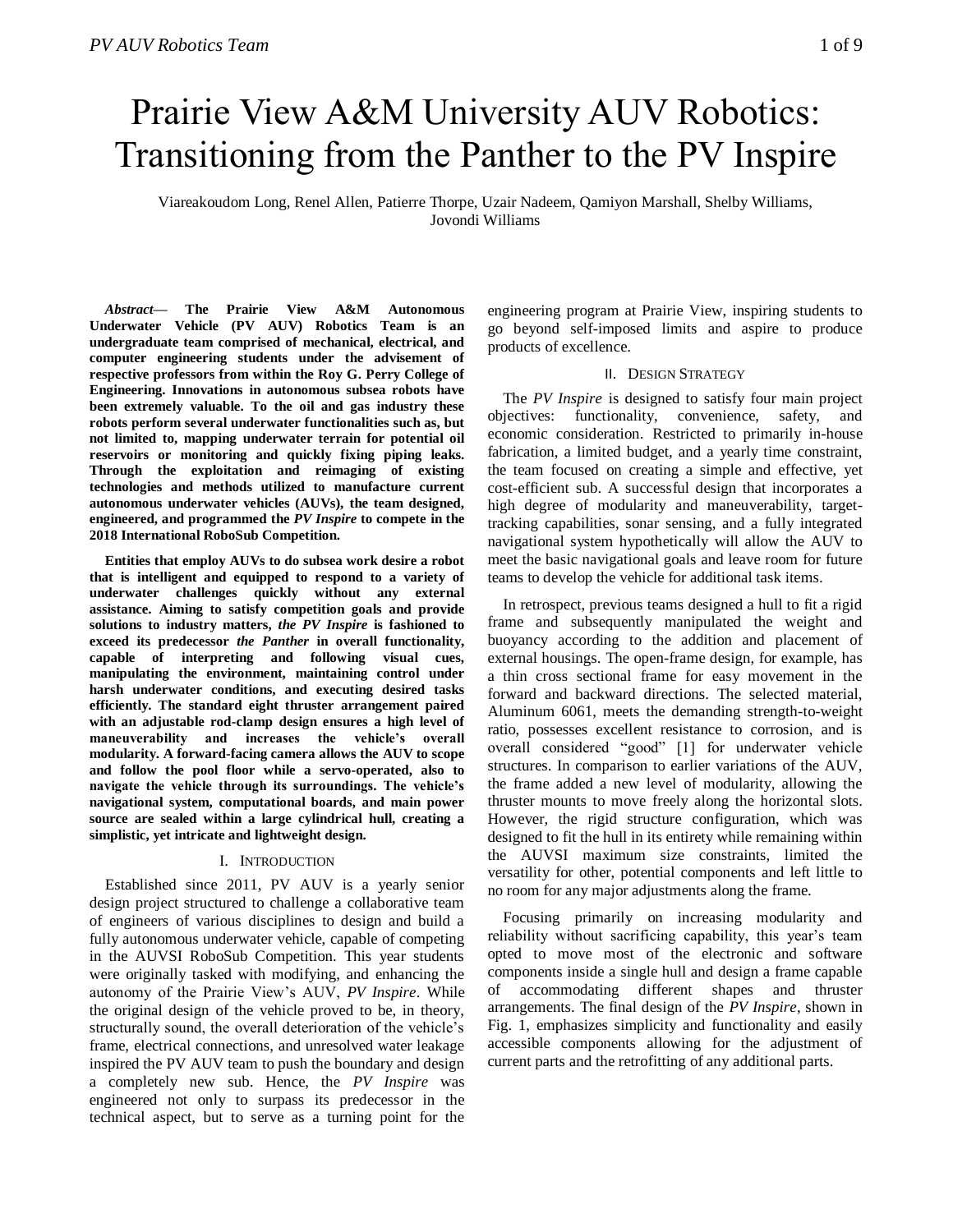

Fig. 1 Autodesk Fusion CAD rendering of the finalized *PV Inspire*

# III. VEHICLE DESIGN

Initially, the design process was generated and outlined for the schedule, problem identification, project planning, and literature review phases. The team encountered a few technical problems with the literature review and was forced to reformat and clarify the content to demonstrate a solid understanding of AUV components and concepts. However, using Microsoft Projects, the team collaboratively established an estimated timeline and Gantt Chart to meet the anticipated milestones and deliverables, as a well-planned and detailed schedule is key. Additional components were added to the vehicle that was used from the previous 2017 competition such as two l

# *A. Preliminary Design*

By dissecting and grasping the failures and successes of previous design concepts applied to *the Panther*, the team acknowledged common mistakes and incorporated effective techniques and ideas into the current design. The preliminary design of the *Inspire* began with a functional decomposition flow chart that specified the main function the AUV needed to accomplish and sub-functions that explicitly define how the team would enable the vehicle to deliver. Given the difficulties experienced by previous teams in navigation and sensory tasks, the main function consisted of the AUV completing three specified competition tasks: finding the casino, entering the casino (passing through a validation gate), and following a path marker. Enabling the vehicle to move to a specified destination and integrating the electronic components served as the two major sub-functions which shaped the ideas that populated the concept generation chart. Ideas were collectively evaluated and either denoted as a "GO" or a "NO-GO" based on general efficiency, effectiveness, and reliability. From there, ideas denoted as "GO" were discussed at length based on a more detailed set of criteria, considering additional factors such as how much time and funding the team would have to incorporate the concept, manufacturability, longevity, and whether the concept would keep the vehicle lightweight.



Fig. 2 Autodesk Fusion CAD rendering of the original *PV Inspire*

The modular design displayed in Fig.2 demonstrates the initial compilation of the resulting "GO" concepts' and ideas from the decision-matrix selection process. This original design was implemented as the redesign of *The Panther* of 2017 that implemented sliding clamps and it's respective rails and a support frame that inherited the same level of modularity but on different surface. The previous year model did not implement any additional lighting to aid the camera systems, and needed tremendous amount of weights added to counteract the buoyancy. As shown in Fig 1, those notable drawbacks have been corrected with built in coated steel beam weights permanently attached to the leg support and underwater front beam lights.

| Table 1: The Overview of the PV Inspire |  |  |  |  |
|-----------------------------------------|--|--|--|--|
|-----------------------------------------|--|--|--|--|

| <b>Specification</b>         | <b>Dimension</b> (units)        |
|------------------------------|---------------------------------|
| Length                       | $21.5$ (inches)                 |
| Width                        | $15.0$ (inches)                 |
| Height                       | $17.3$ (inches)                 |
| Weight *                     | 35.2 (Pounds)                   |
| Max Depth (Tested)           | $12$ (feet)                     |
| <b>Thrusters</b>             | 8 x Blue Robotics T100          |
| Camera(s)                    | USB camera                      |
| Inertial Navigational System | Inertial Measurement Unit (IMU) |
| <b>Operating Frameworks</b>  | Arduino Mega, Intel Celeron     |

*\*The listed weight in the table doesn't include any ballasts or additional weights needed to obtain .5% bouyancy* 

## *B. Mechanical Systems*

Detailed process and design analysis equations and simulations were applied and conducted on all the AUV's major components. The gathered results further determined the reliability as well as the robustness of the vehicle and gave deeper insight to hidden failure points. Autodesk Fusion 360, ANSYS, and Siemens NX were all utilized to run analyses on various parts of the *Inspire*. Much of the structure has not changed from the previous year design beyond the additional components to help aid the machines navigation system.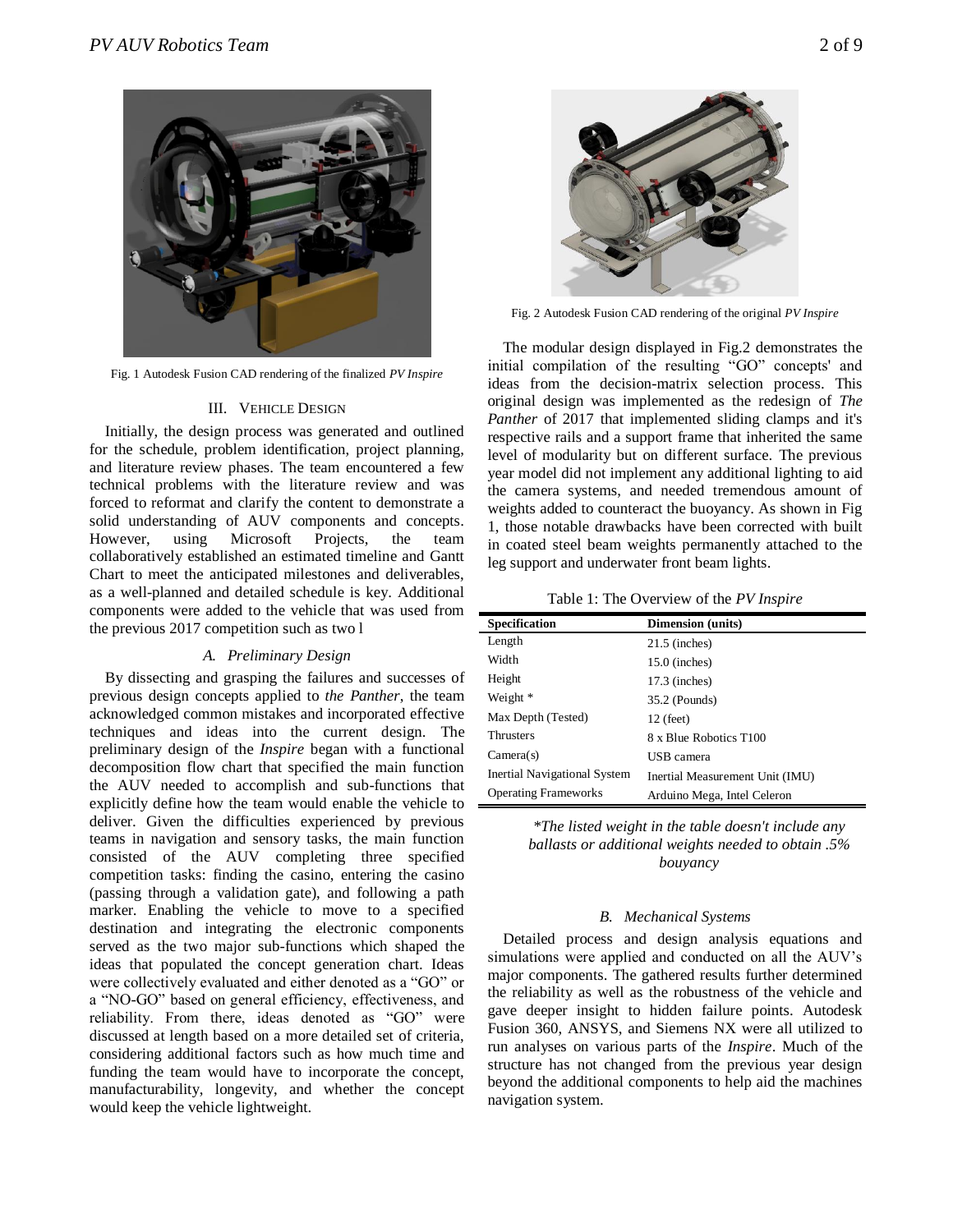# *1) Cylindrical Hull*

A cylindrical, acrylic hull, which serves as the main housing unit for all the electrical components (including the battery), is the only physical element being reused from *the Panther* [2]. As a transparent material, it allows to quickly diagnose and identify problems even while sealed and submerged underwater, but consequently weaker than other materials such as aluminum and polycarbonate. A thorough hydrostatic analysis was simulated in Autodesk Fusion to ensure structure failure due to increased water pressure would not cause the hull to fail.



Fig. 3 Stress Analysis for the Hull



Figure 4. Displacement Analysis for Hull

At a competition depth of 16 feet, the pressure induced on the tube would be estimated to be 6.94 psi (pounds per square inch) as displayed in Fig. 4. Compared to the acrylic yield strength of 7092 psi, hull failure due increasing water pressure was determined to be ineffective. A deflection analysis was also conducted, resulting in a theoretical displacement of no more than .001 inches, which was determined to be insignificant in affecting the inner electronics as well as any detriment to the seals from the endcaps.

# *2) Hull Endcaps*

The hull endcaps are a fundamental yet critical part of the hull sub-assembly, used to create a barrier between the aquatic competition environment and the electrical components housed within the hull's interior. Acrylic endcaps were fabricated to seal the acrylic hull and hold the attached mounting rods which would serve as a surrounding frame. The custom-made aluminum endcaps used in the previous years performed adequately in sealing the

electronic components. However due to time constraints and difficulty in processing aluminum, it was determined by using acrylic and not requiring specialized skill set and the simplicity and remanufacturing the endcaps in the acrylic material in case a defect or an upgrade in the design was needed, it would serve to more practical end goal. The team was given the opportunity to remake the endcaps and properly select O-rings using the compression and stretch recommendations, where the material was easier to manipulate as far as its specific dimensions are concerned based on the following inner diameter and cross-sectional diameter equations [3].

 $ID = G_d(1 - S_{rec})$  (1)

where,

ID is the inner diameter of the O-ring

 $S_{\text{rec}}$  is the bore diameter tolerance

 $G_d$  is the groove diameter

$$
CS \ \ max = \left[\frac{(B_d - B_{tol}) - (G_d + G_{tol})}{2}\right] \left(\frac{1}{1 - C_{max}}\right) - CS_{tol}
$$
\n
$$
(2)
$$

$$
CS_{min} = \left[\frac{(B_d + B_{tol}) - (G_d - G_{tol})}{2}\right] \left(\frac{1}{1 - C_{max}}\right) + CS_{tol}
$$
 (3)

where,

- $CS<sub>max</sub>$  is the maximum cross-sectional diameter of the O-ring,
- $CS<sub>min</sub>$  is the maximum cross-sectional diameter of the O-ring
- $B_d$  is the bore diameter
- $B_{\text{tol}}$  is the bore diameter tolerance
- $G_d$  is the groove diameter
- $G<sub>tol</sub>$  is the groove diameter tolerance
- $C_{\text{max}}$  is the maximum compression
- CS<sub>tol</sub> is the cross-sectional tolerance

The stretch of the O-ring references how snuggly the seal fits into the groove, based on its circumferential stretch. A great seal will generally have a preferred stretch within 2% of its inner diameter value. Additionally, the O-ring will compress radially once it has settled in the gland. To meet the recommended maximum compression of 40%, the cross-sectional diameter of the O-ring must be greater than the overall effective depth of the groove.

The calculations for equations (1-3) were conducted in Engineering Equation Solver (EES) to theoretically determine the inner diameter and cross section of the O-ring needed to achieve an ideal seal compression against water. As a result, the following tables were generated, displaying all possible sizes, both standard and custom-made, that would provide the best seal for the acrylic endcaps. The tables displayed in Fig. 5-7, depict these results. The blue highlight indicates the base standard against which all other variations were compared. Purple indicates O-rings that failed the specified stretch and compression criteria. The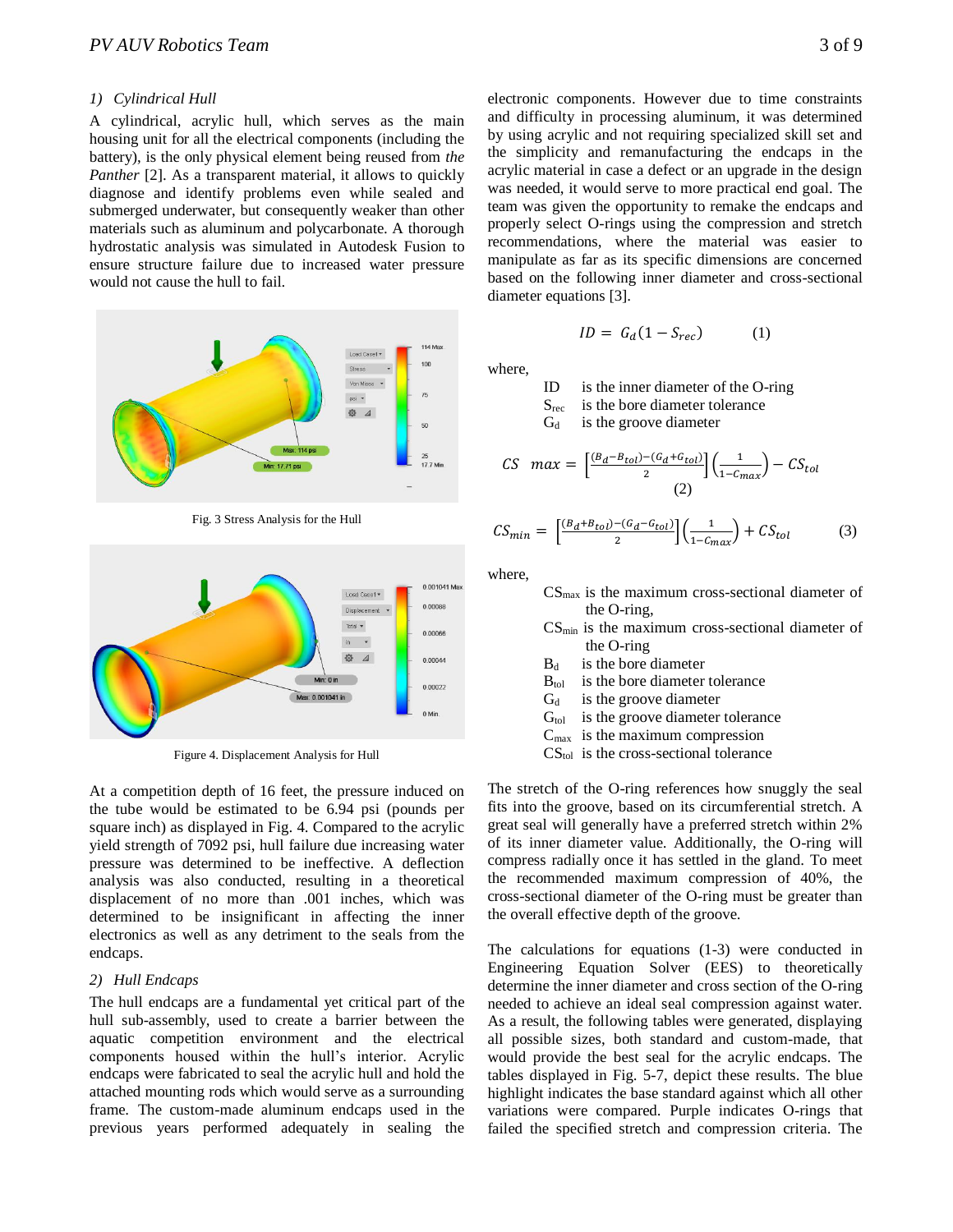yellow highlight represents results that were plausible but concerning. The manila shade represents results that were still plausible but more likely to succeed due to certain exceptions. Finally, the green specifies results that were highly plausible and likely to properly seal the hull. To save time, all of the O-ring sizes that produced green results were purchased and manually tested for the best fit.

| <b>AS-568 Chart Comparison</b><br>ISO O-ring 3601 Chart Comparison  <br>"Other O-ring sizes" -Apple Rubber Comparison |            |                                       |                             |             |                  |                 |         |
|-----------------------------------------------------------------------------------------------------------------------|------------|---------------------------------------|-----------------------------|-------------|------------------|-----------------|---------|
| 2.8                                                                                                                   | ID<br>[in] | ≃:<br>M <sub>2</sub><br>CS<br>$[$ in] | M4<br>$G_d$<br>$[{\sf in}]$ | $S_{rec}$   | C<br>[%]         | м<br>GW<br>[in] | M<br>OD |
| Run 1                                                                                                                 | 7.526      | 0.1911                                | 7.68                        | 0.02        | 16.27            | 0.2867          | 8.062   |
| Run 2                                                                                                                 | 7.25       | 0.125                                 | 7.64                        | 0.05105     | $-44$            | 0.1875          | 7.89    |
| Run 3                                                                                                                 | 7.5        | 0.125                                 | 7.79                        | 0.03723     | 16               | 0.1875          | 8.04    |
| Run 4                                                                                                                 | 7.25       | 0.1875                                | 7.663                       | 0.0539      | 10 <sub>13</sub> | 0.2813          | 8.038   |
| Run 5                                                                                                                 | 7.5        | ft 1875                               | 7.69                        | 0.02471     | 17.33            | 0.2813          | 8.065   |
| Run 6                                                                                                                 | 7.75       | 0.1875                                | 7.69                        | $-0.007802$ | 17.33            | 0.2813          | 8.065   |
| Run 7                                                                                                                 | 7.25       | 0.25                                  | 7.6                         | 0.04605     | 20 <sub>1</sub>  | 0.375           | 81      |

Fig. 5 Side view of the Rear Acrylic Endcap

|          | AS-568 Chart Comparison | ISO O-ring 3601 Chart Comparison     |                                  |                 | "Other O-ring sizes" -Apple Rubber Comparison |                              |           |
|----------|-------------------------|--------------------------------------|----------------------------------|-----------------|-----------------------------------------------|------------------------------|-----------|
| Þ<br>2.8 | 国2<br>ID<br>[in]        | 国3<br><b>CS</b><br>[ <sub>in</sub> ] | $G_{\rm d}$<br>[ <sub>in</sub> ] | ة⊠<br>$S_{rec}$ | E 6<br>C<br>[%]                               | m<br>GW<br>[ <sub>in</sub> ] | <b>OD</b> |
| Run 1    | 7.526                   | 0.1911                               | 7.68                             | 0.02            | 16.27                                         | 0.2867                       | 8.062     |
| Run 2    | 7.234                   | 0.139                                | 7.62                             | 0.05063         | $-36.69$                                      | 0.2085                       | 7.898     |
| Run 3    | 7.484                   | 0.139                                | 7.768                            | 0.03658         | 16.55                                         | 0.2085                       | 8.046     |
| Run 4    | 7.734                   | 0.139                                | 7.768                            | 0.004403        | 16.55                                         | 0.2085                       | 8.046     |
| Run 5    | 7.225                   | 0.2098                               | 7.6                              | 0.04933         | 4.691                                         | 0.3148                       | 8.02      |
| Run 6    | 7.475                   | 0.2098                               | 7.65                             | 0.02288         | 16.59                                         | 0.3147                       | 8.07      |
| Run 7    | 7.725                   | 0.2098                               | 7.72                             | -0.0006477      | 33.27                                         | 0.3147                       | 8.14      |
| Run 8    | 7.225                   | 0.2751                               | 7.55                             | 0.04305         | 18.21                                         | 0.4127                       | 81        |

Fig. 6 Side view of the Rear Acrylic Endcap

| AS-568 Chart Comparison   ISO O-ring 3601 Chart Comparison "Other O-ring sizes" -Apple Rubber Comparison |            |                                |                                |             |          |                         |       |
|----------------------------------------------------------------------------------------------------------|------------|--------------------------------|--------------------------------|-------------|----------|-------------------------|-------|
| 2.23                                                                                                     | ID<br>[in] | <b>CS</b><br>[ <sub>in</sub> ] | G <sub>d</sub><br>$[{\sf in}]$ | $S_{rec}$   | Ċ<br>[%] | GW<br>[ <sub>in</sub> ] | OD    |
| Run 1                                                                                                    | 7.526      | 0.1911                         | 7.68                           | 0.02        | 16.27    | 0.2867                  | 8.062 |
| Run 2                                                                                                    | 7.244      | 0.158                          | 7.7                            | 0.05922     | 5.063    | 0.237                   | 8.016 |
| Run 3                                                                                                    | 7.224      | 0.315                          | 7.68                           | 0.05938     | 49.21    | 0.4725                  | 8.31  |
| Run 4                                                                                                    | 7.283      | 0.177                          | 7.68                           | 0.05169     | 9.605    | 0.2655                  | 8.034 |
| Run 5                                                                                                    | 7.283      | 0.197                          | 7.648                          | 0.04772     | 10.66    | 0.2955                  | 8.042 |
| Run 6                                                                                                    | 7.283      | 0.209                          | 7.644                          | 0.04723     | 14.83    | 0.3135                  | 8.062 |
| Run 7                                                                                                    | 7.283      | 0.236                          | 7.6                            | 0.04171     | 15.25    | 0.354                   | 8.072 |
| Run 8                                                                                                    | 7.402      | 0.158                          | 7.73                           | 0.04243     | 14.56    | 0.237                   | 8.046 |
| Run 9                                                                                                    | 7.402      | 0.236                          | 7.605                          | 0.02669     | 16.31    | 0.354                   | 8.077 |
| <b>Run 10</b>                                                                                            | 7.48       | 0.158                          | 7.735                          | 0.03297     | 16.14    | 0.237                   | 8.051 |
| <b>Run 11</b>                                                                                            | 7.48       | 0.197                          | 7.67                           | 0.02477     | 16.24    | 0.2955                  | 8.064 |
| <b>Run 12</b>                                                                                            | 7.48       | 0.209                          | 7.65                           | 0.02222     | 16.27    | 0.3135                  | 8.068 |
| Run 13                                                                                                   | 7.48       | 0.236                          | 7.605                          | 0.01644     | 16.31    | 0.354                   | 8.077 |
| <b>Run 14</b>                                                                                            | 7.559      | 0.158                          | 7.74                           | 0.02339     | 17.72    | 0.237                   | 8.056 |
| <b>Run 15</b>                                                                                            | 7.581      | 0.215                          | 7.65                           | 0.00902     | 18.6     | 0.3225                  | 8.08  |
| <b>Run 16</b>                                                                                            | 7.61       | 0.158                          | 7.738                          | 0.01654     | 17.09    | 0.237                   | 8.054 |
| <b>Run 17</b>                                                                                            | 7.618      | 0.197                          | 7.69                           | 0.009363    | 21.32    | 0.2955                  | 8.084 |
| <b>Run 18</b>                                                                                            | 7.638      | 0.118                          | 7.78                           | 0.01825     | 6.78     | 0.177                   | 8.016 |
| Run 19                                                                                                   | 7.638      | 0.224                          | 7.64                           | 0.0002618   | 19.64    | 0.336                   | 8.088 |
| <b>Run 20</b>                                                                                            | 7.677      | 0.118                          | 7.805                          | 0.0164      | 17.37    | 0.177                   | 8.041 |
| <b>Run 21</b>                                                                                            | 7.677      | 0.158                          | 7.75                           | 0.009419    | 20.89    | 0.237                   | 8.066 |
| <b>Run 22</b>                                                                                            | 7.677      | 0.236                          | 7.61                           | $-0.008804$ | 17.37    | 0.354                   | 8.082 |
| <b>Run 23</b>                                                                                            | 7.734      | 0.139                          | 7.77                           | 0.004633    | 17.27    | 0.2085                  | 8.048 |

Fig. 7 Side view of the Rear Acrylic Endcap

A stress analysis was conducted to determine probable failure under 60lbf (pound force) of reactionary force – the result of an extreme weight scenario of the summed AUV weights and components needed to counteract excessive buoyancy. The forces applied to the analysis were originally specified to be the reaction forces from the stress caused by the weight of the AUV, while lifted, with the minimum force that would be required to carry the AUV into water. Both the stress and deflection were minimal and most likely would not cause the geometries to fail, as the results were far beneath the maximum yield strength. The results of the stress and displacement are displayed in Fig. 8 and Fig. 9 respectively.



Fig. 8 Stress Analysis of the Front and Back Endcaps



Fig. 9. Displacement Analysis of the Front and Back Endcaps

The acrylic dome, which is acrylic cemented to the front endcap, houses the camera enabling the AUV to have a comprehensive and transparent viewing window. This will allow *the Inspire* to visually interpret the surrounding environment and adjust itself accordingly.

Apart from vision sensory, the dome also serves the purpose of ensuring that vehicle maintains a laminar shape. In Fig. 10, a streamline velocity analysis was conducted through ANSYS to simulate the moving velocity of the AUV through a fluid, or relatively speaking a body of water. Based on the results, the overall geometry of the vehicle does not alter the laminar flow of the vehicle, making it easier for the AUV to maneuver.



Fig. 10 ANSYS rendering of a Streamline Velocity Analysis (Front View)

## *3) Thrusters*

The Blue Robotics T100 thrusters supply the necessary force to propel the vehicle and allow it to navigate in a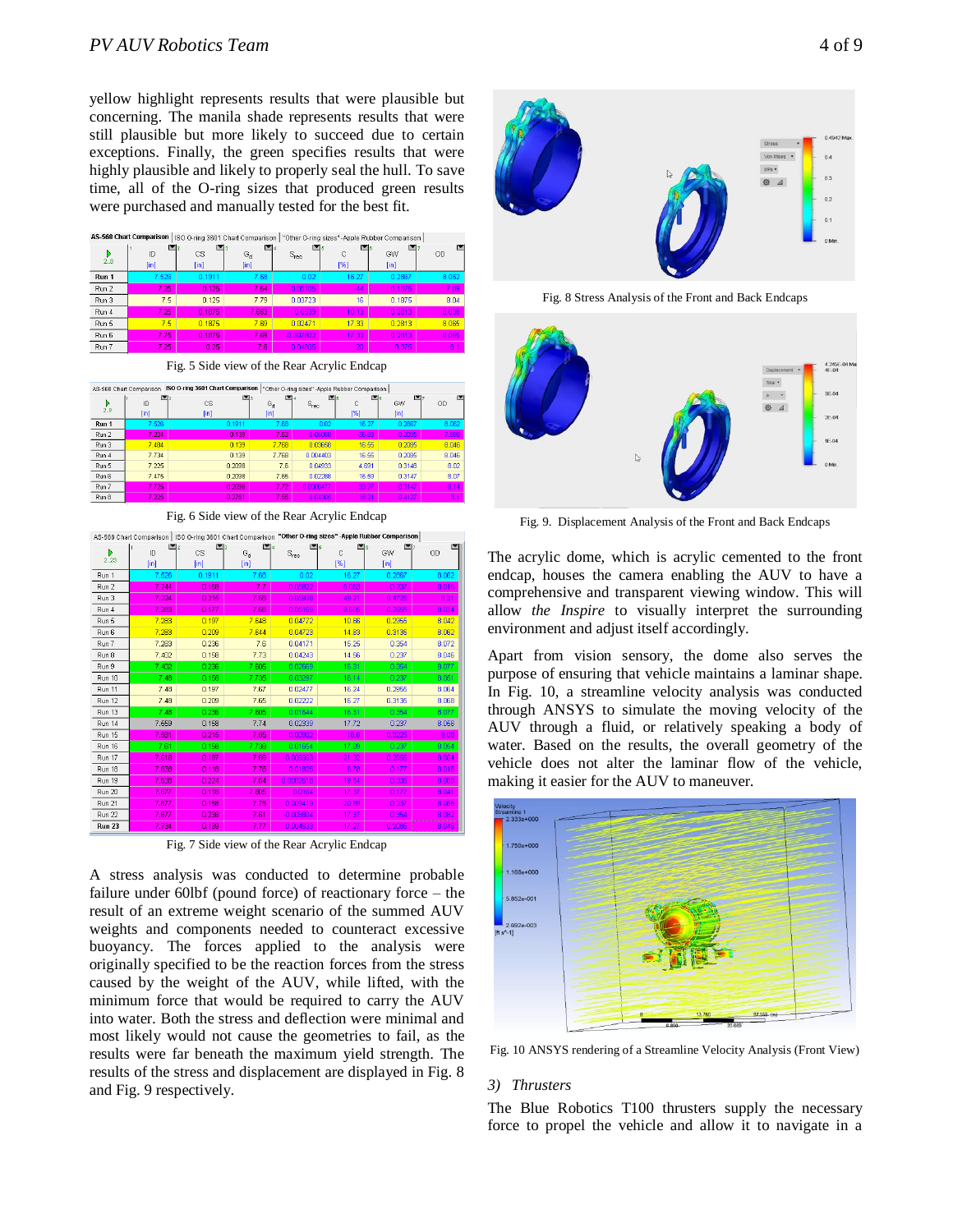desired direction (forward, backward, left, right, up, down). The design of *the PV Inspire* allows each of the eight thrusters to be moved to relatively any position along its respective axis (Fig. 11).



Fig. 11 Example of Thruster Modularity Along Past Platform Base

A hydrostatic pressure contour was conducted to determine the best positioning for the thrusters. The side-thruster configuration displayed in Fig. 12, allows for the best equal distribution of the pressure along the front of the vehicle, rather than in one area. Although the positioning of the side-thrusters appears to perform best at a higher altitude, keeping them aligned with the center of pressure will always yield favorable results.



Fig. 12 ANSYS rendering of a Pressure Contour Analysis (Front View)

# *4) Electronics Rack System*

In retrospect, gaining access to electronics within the hull has always been inefficient and ineffective. Generally, once the primary housing unit was removed from the frame, one of the aluminum endcaps served as a foot platform, while the other cap was pried from the opposite end. However, the acrylic material is significantly weaker in comparison to the aluminum, and cannot withstand the same tensile stresses.

Delrin racks were used with fixed position in contrast to the original intent of the racks – to allow adjustment of the levels and spacing. horizontally slot into the end chassis on each side. Instead, a rack was pre-designed to accommodate different configurations and add other mounting holes for components if necessary. threaded rods also screw horizontally through the pre-determined holes to hold the full assembly together. The length of the rack was also expanded to occupy more of the hull space and accommodate more components if necessary. Each part of the electronics rack system was also fabricated using a Model 10000 Epilog Zing Laser as shown in Fig. 13.



Fig. 13 rendering of a Delrin bases Electronics Rack

## *5) Frame Rods*

The aluminum camera rods appended to the sides of the hull will serve as retrofittable frame for mounting the thrusters, adding dead weight, and other various components deemed necessary upon testing, presently and in the future. Each 15mm (diameter) black aluminum alloy rod is a compilation of one 16-inch and one 4-inch rod, threaded together to achieve a total length of 20-inches. Each rod is positioned around the hull, using the predefined slots around the endcaps for alignment. The rod clamps aid in this endeavor, securing the rods in place to prevent sliding and also making the end caps tightly shut.

A stress analysis for the Aluminum 6061 hollow rods was conducted with the attached rod clamps to determine loaded vertical stress and to simulate the stress of the mounted components, such as the thrusters and any additional components that may need to be mounted. The loaded force was tested at 25lbf, which includes the weight force of the thrusters, propulsion, and possible added weights to counteract buoyancy.

The stress was determined to be under 10 kpsi, which is within the range of 3000-8000 psi based on Fig. 14, with the stress concentrated in the center of the rod length based. Even the maximum stressed incurred stayed below the maximum yield of 40kpsi, and caused minimal deflection, as displayed in Fig. 15, with a maximum displacement of .041 inches.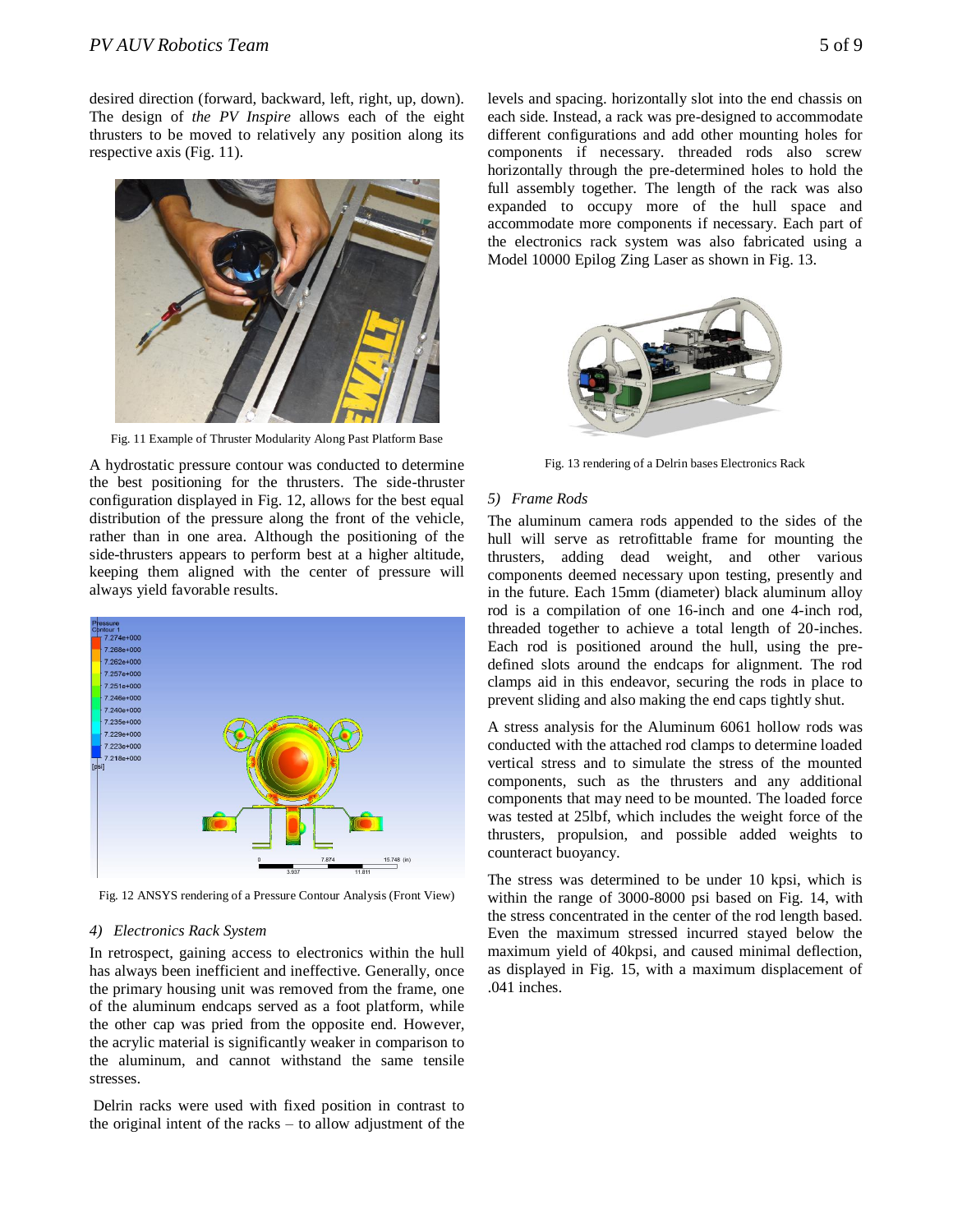

Fig. 14 Von Misses Stress Analysis of Camera Rods with Rod Clamp



Fig. 15 Displacement Analysis of Camera Rods with Rod Clamp

# *6) Aluminum Platform Assembly*

A computer numerical control (CNC) machine was used to manufacture an aluminum 6061 plate into a mounting platform. The frame from previous years served as a protective barrier around the hull as well as a base for additional components and dead weight to be mounted. With the removal of the rigid frame, added components could only be attached to the aluminum rods surrounding the hull. The original functionality of the platform was to serve as a foundation for the four ground thrusters, two up and down and two side to side.

Fusion 360 was used to find the total buoyant force and the center of buoyancy (CB). As shown in Fig. 16, the assembly is "joined" as a solid piece with uniform density.



Fig. 16 Autodesk Fusion Rendering of Center of Buoyancy Calculations

For this new piece based off the old design since the primary structure has not changed, the center of mass (CM) function was now able to find the CB of the original piece. The "Properties" function was then used to show the total volume and CB:

**CB (with respect to the origin):** {-0.00121 in, -0.286616 in, 0.79029 in}

**Volume:** 1351.52 in<sup>3</sup>

Given the total volume (V) and estimated specific volume of sea water (w), buoyancy (B) can be determined using the relationship [4]:

$$
B = Vw \tag{4}
$$

where,

B is the buoyant force,

V is the volume of the displaced fluid, and

w is the specific weight of the fluid (sea water in this case).

Given,

$$
V = 1351.52 \text{ in}^3
$$
  

$$
w = 64 \frac{\text{bs}}{\text{ft}^3}
$$

The buoyant force (4) was computed to be 50.56lbs.

The total mass and CM were also calculated using Fusion 360. After the correct individual masses and positions were set, the total mass was found to be roughly 30.4lbs. The "Center of Mass" function was then used, as shown in Fig. 17, and found, directly below the center of buoyancy, indicated by a blue circle (CM) and then a white circle respectively (CB).



Fig. 17 Autodesk Fusion Rendering of CM and CB Coordinate Results

Additionally, based on the values shown in Table 2, while both the 'x' and 'z' values are roughly the same, the CM is nearly one inch lower than the CB. A visual representation of the results is also incorporated and displayed in Fig. 17.

Table 2: Coordinate Results for the CM and CB

| <b>Specification</b> | x           |             |            |
|----------------------|-------------|-------------|------------|
| Center of Mass       | $-0.008$ in | $-1.377$ in | $0.753$ in |
| Center of Buoyancy   | $-0.001$ in | $-0.288$ in | $0.790$ in |

Because the center of mass is directly below the center of buoyancy, the AUV will be statically stable in rotation.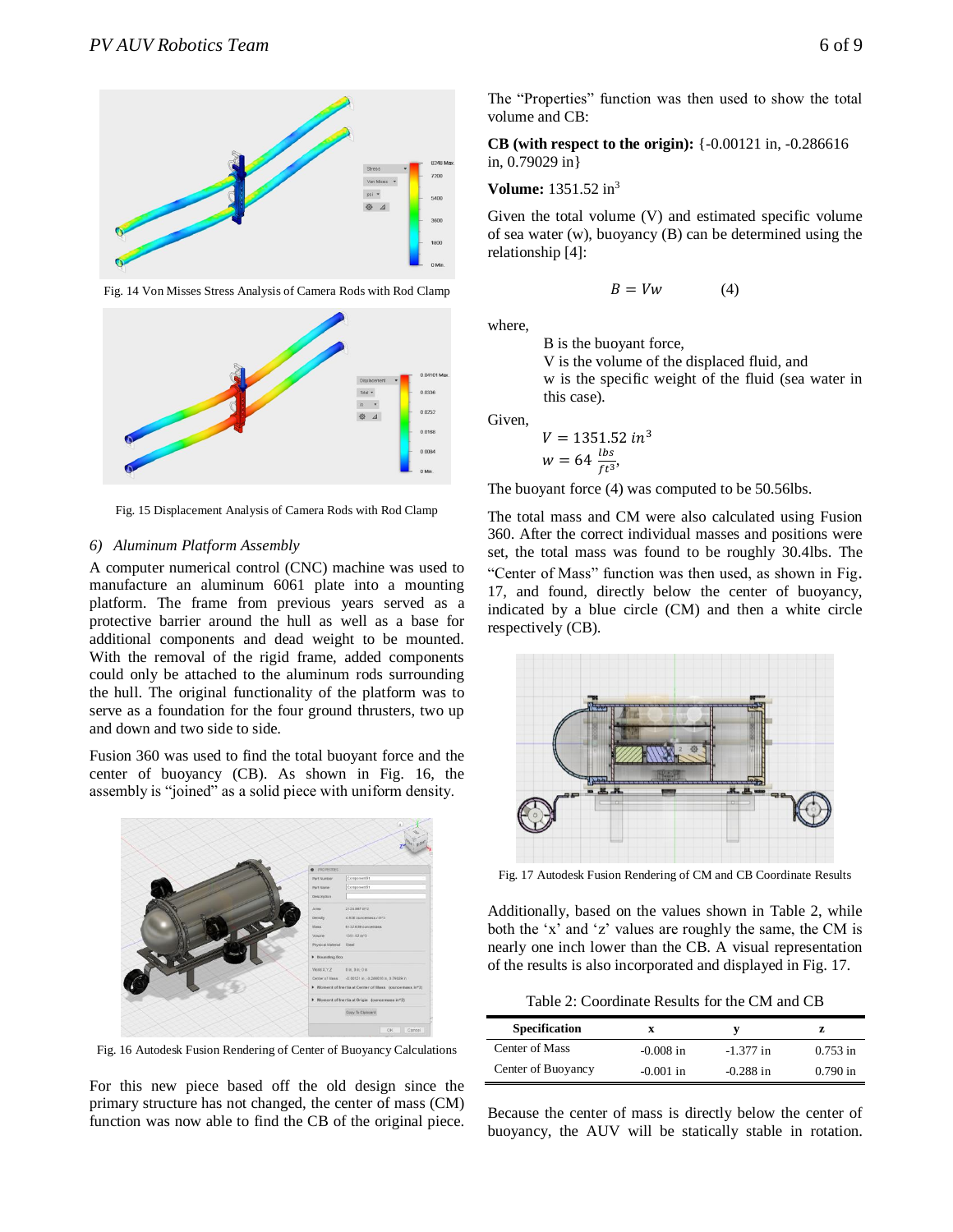However, since the buoyancy is over 20lbs higher than the weight, it will not be statically stable in the 'up-down' direction.

Realizing that the need to counteract the vehicle's natural buoyancy and achieve a state of neutrality would require a significant amount of dead weight, the platform was redesigned to accommodate more elements [4].

Aluminum 6061 was tested for the AUV leg support and loaded with 60lbf, accounting for any extra weight beyond the estimated 50lbs necessary for the AUV to counteract buoyancy. The load for one leg is exaggerated, even though the load is shared between two, to observe the effects of stress based on material and geometry. The test confirms that under a severe weight bearing, the legs possess the capability to withstand great stress tolerances beyond the estimated total weight of the AUV. The stresses in the analysis falls below the maximum yield point, which is 40 kpsi. The deflection analysis also indicated that even at the point of maximum deflection, the stress is far from the maximum yield point. Even though the legs were manufactured, by first heating the metal with a blow torch and then manually bending the piece in a bending machine at pre-measured points, the respective analyses displayed in Fig. 18 and 19, held true.



Fig. 18 Autodesk Fusion Rendering of CM and CB Coordinate Results



Fig. 19 Autodesk Fusion Rendering of CM and CB Coordinate Results

#### *7) Mounting Brackets*

The mounting brackets serve as a medium to attach the thrusters to the AUV. Each bracket is tailored to fit any thruster and can be moved in relatively any direction or relocated anywhere on the sub. There are two main types of brackets, the flat thruster plates (Fig. 20), which are designed to accommodate the side thrusters and the modified L-shaped mounting brackets (Fig. 21), which are designed to accommodate the four thrusters attached to the aluminum platform. The L-shaped brackets is made out of 3D printed ABS filament, due to the variances of the aluminum brackets in bending angles



Fig. 20 Autodesk Fusion Rendering Flat of Thruster Plates



Fig. 21 Autodesk Fusion Rendering comparison of old to new updated Lbrackets for Thrusters

#### *C. Electrical Systems*

The greatest lesson the team learned in the development and integration of the electrical system was contingency. Given the experiences of the teams in previous years, navigation and system control has continually been a problem for the PV AUV team. The second system was designed to complete the basic functionalities needed to carry out the aforementioned, navigational tasks, leaving room for expansion building towards the competition and future endeavors.

1) Power System

The *PV Inspire* can be powered by a single 14.8V, 20Ah or 16aH Li-Po battery, located on the second tray of the electronics control system rack (ECSR). The battery's capacity is sufficient to provide run time of at most 2 hours based on testing and observation from last year testing and trial runs.of which far exceeds the fifteen-minute time limits for actual and practice run segments of the competition.

The power supplied by the battery is conditioned by way of two solid-state relays (SSR), when individually switch enabled, distributes power through 2 branches within the electronic control system rack (ECSR). Switch one sources power through SSR-1, through to a LM2596 Buck Stepdown DC voltage regulator which conditions the voltage to the recommended input operating parameters for the